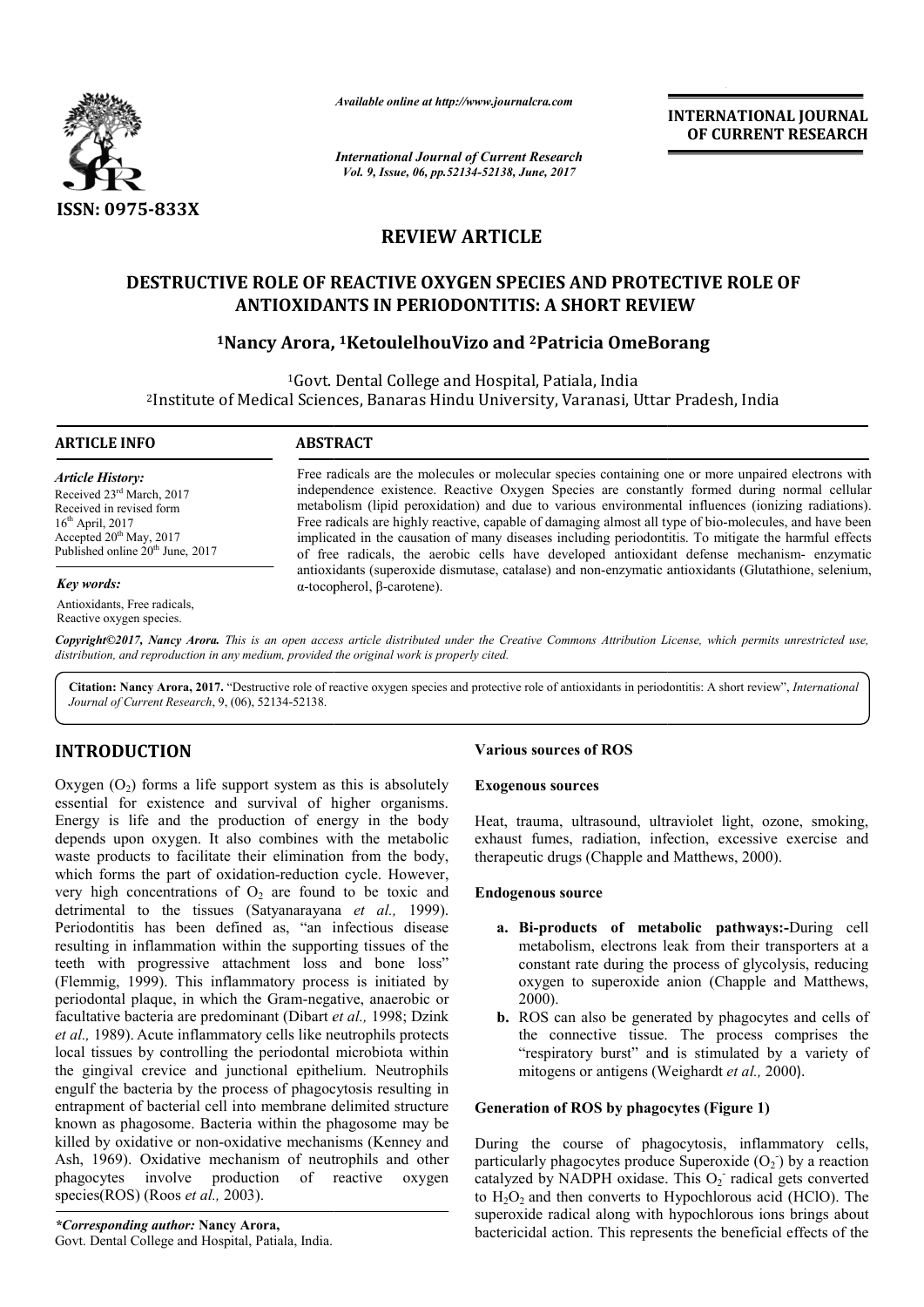free radical generated by the body. A large amount of  $O_2$  is consumed by the phagocytes during their bactericidal function, a phenomenon referred to as Respiratory Burst. About 10% of the  $O<sub>2</sub>$  taken up by phagocytes is utilized for the generation of free radicals (Satyanarayana and Chakrapani, 1999).



**Figure 1.**

#### **General characteristics of free radicals**

- Highly reactive
- Very short half life
- Can generate new radicals by a chain reaction
- Cause damage to biomolecules, cells and tissues

### **Destructive effects of free radicals**

Free radicals being highly reactive, are capable of damaging almost all the types of biomolecules, includes proteins, lipids, carbohydrates and nucleic acids. This is because of their property to generate free radicals from normal compounds which continues as a chain reaction.

**Proteins:** Biological activity of proteins is lost as a result of damage caused by fragmentation, cross-linking, and aggregation of proteins from ROS.

**Lipids:** Lipid peroxidation caused by free radicals results in damage to poly-unsaturated fatty acids (PUFAs).

**Carbohydrates:** Linkage of carbohydrates to proteins makes proteins more susceptible to attack by free radicals. This seems to be of clinical significance in the patients with diabetes mellitus in which glycosylation of protein scan result in various complications such as diabetic microangiopathy, diabetic nephropathy, periodontitis, etc.

**Nucleic acids:** Damage to the DNA caused by free radicals resulting in fragmentation of bases, strand breakage and fragmentation of deoxyribose, which may in turn be associated with cytotoxicity and mutations.

Further, damage caused by free radicals has been implicated in a variety of diseases, including, cardiovascular diseases (CHD), cancer, inflammatory diseases, respiratory diseases, diabetes, cataract, male infertility, ageing, periodontitis, etc (Satyanarayana and Chakrapani, 1999). ROS, having a very short half-life, are capable of causing extensive tissue damage by initiating free radical chain reactions. Body has various antioxidant mechanisms which can help by removing free radicals, in order to prevent, or repair the damage caused by free radicals. Normally, there exists a dynamic equilibrium between ROS activity and antioxidant defense capacity. In inflammatory challenges faced by the body as in periodontitis, the equilibrium shifts in the favor of ROS, which occurs either by increased production of ROS or reduction in antioxidant defense, and 'oxidative stress' results (Waddington *et al.,*  2010).

#### **Effects of ROS on Periodontal tissues**

The reactive oxygen species cause periodontal tissue damage by;

- Degradation of Ground substance.
- Oxidation of proteases which may result in collagenolysis, either directly or indirectly.
- NF-κB activation stimulates excessive production of proinflammatory cytokine.
- Lipid peroxidation and superoxide released results in production of PGE2, both of which have been linked with bone resorption.
- Following the stimulation by periodontal pathogens, there results endotoxin mediated cytokine production e.g.- IL-1  $&$  TNF- $\alpha$ , which positively regulate their own production, along with the respiratory burst of phagocytes in response to the same stimulus. These additive effects may lead to periodontal destruction (Chapple and Matthews, 2000).

Chapple and Matthews found that there is an increase in generation of free oxygen radicals with an increase in ratio between elastase and lactoferrin at the peripheral neutrophils, thus causing tissue destruction (Chapple and Matthews, 2000). Whyte *et al* suggested that hyperactive phenotype of peripheral neutrophils may be a reason for localized tissue destruction, by enhanced generation of ROS in response to periodontal pathogens (*Fusobacterium nucleatum, Aggregatobacteractino mycetemcomitans*) (Whyte *et al.,* 1989). Raised levels of Myeloperoxidase in GCF at the site of disease have been reported in the case of gingivitis, chronic periodontitis, (Cao and Smith, 1989) rapidly progressive periodontitis, localized aggressive periodontitis. A review performed by Battino *et al* have also demonstrated the correlation between Myeloperoxidase levels in GCF and clinical parameters, which reduced after treatment (Battino *et al.,* 1999). Other risk factors like smoking may induce oxidative stress in the body resulting in the disturbance between ROS and antioxidants. Increased destruction in periodontal disease in smokers has been attributed to decreased levels of Superoxide Dismutase in smokers as compared to the non-smokers (Agnihotri *et al.,*  2009).

## **Evidence of ROS presence and role in Periodontal Tissue Damage (Chapple and Matthews, 2007)**

Halliwell proposed four criteria, similar to that proposed by Robert Koch in 1884, to establish causal relationship between an organism and disease.

 ROS or the oxidative damage caused must be present at the site of injury.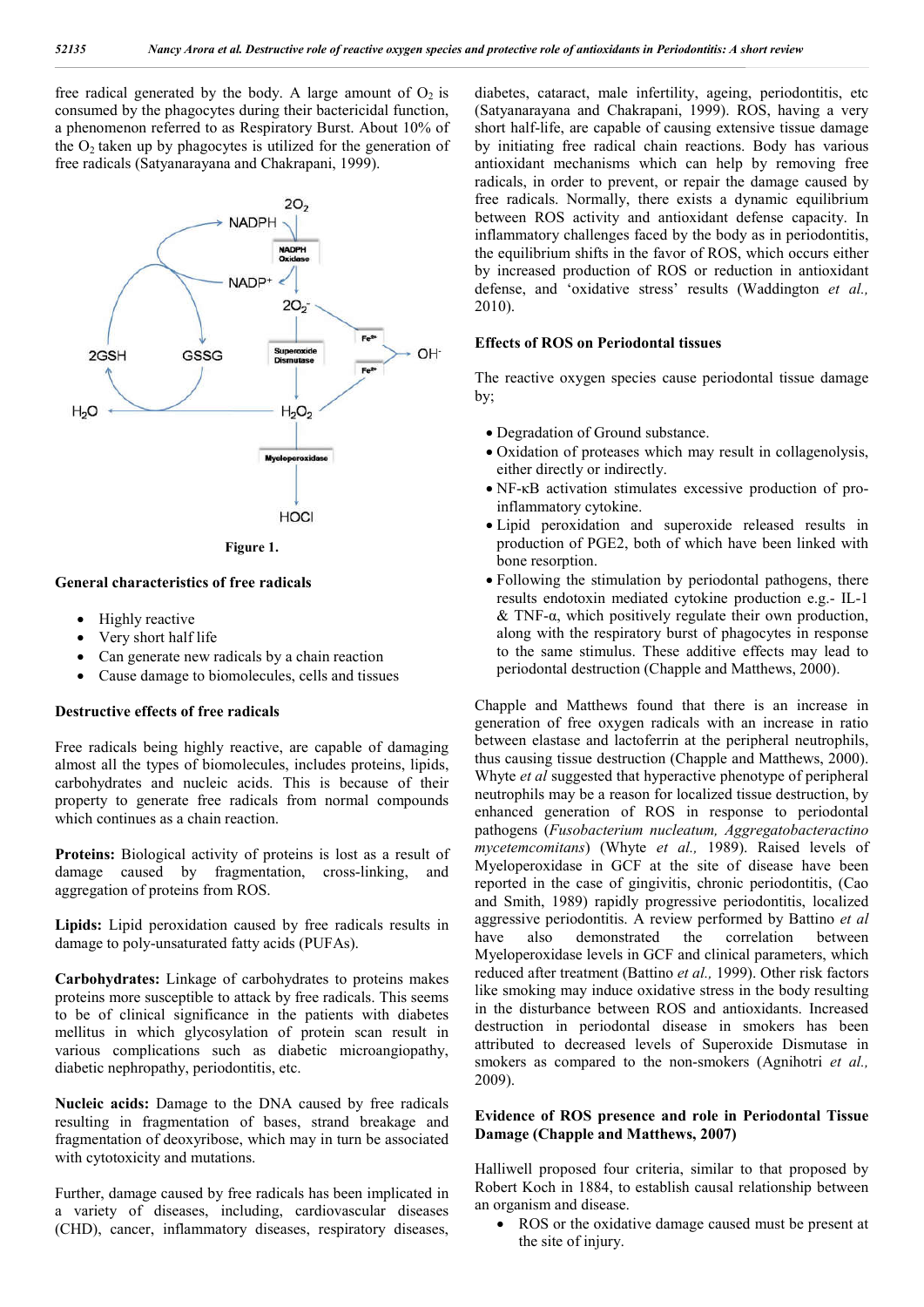- The time course of ROS formation or the oxidative damage caused should occur before or at the same time as tissue injury.
- Direct application of ROS over a relevant time course to tissues at concentrations found in vivo should reproduce damage similar to that observed in the diseased tissue.
- Removing or inhibiting ROS formation should decrease tissue damage to an extent related to their antioxidant action in vivo.

## **Antioxidants**

A biological antioxidant may be defined as a substance that significantly delays or inhibits oxidation of a substrate. They are present in low concentration as compared to an oxidizable substrate. They are also commonly known as scavengers of free radicals.

## **Classification of antioxidants**

Antioxidants can be classified according to;

## **A. Antioxidants according to lipid peroxidation**

- **Preventive Antioxidants** that will block the initial production of free radicals e.g. catalase, glutathione peroxidase.
- **Chain breaking Antioxidants** that inhibit the propagative phase of lipid peroxidation e.g. superoxide dismutase, vitamin E, uric acid.

## **B. Antioxidants according to their location**

- **Plasma Antioxidants** e.g. β-carotene, ascorbic acid, bilirubin, uric acid, ceruloplasmin, transferrin.
- **Cell membrane Antioxidants** e.g. α-tocopherol.
- **Intracellular Antioxidants** e.g. superoxide dismutase, catalase, glutathione peroxidase.

## **C. Antioxidants according to their nature and action**

- **Enzymatic Antioxidants** e.g. superoxide dismutase, catalase, glutathione peroxidase, glutathione reductase.
- **Non-Enzymatic Antioxidants**
	- **a. Nutrient antioxidants** e.g. carotenoids (βcarotene), α-tocopherol, ascorbic acid, selenium.
	- **b. Metabolic antioxidants** e.g. glutathione, ceruloplasmin, albumin, bilirubin, transferrin, ferritin, uric acid.

## **Mechanism of action of antioxidant enzymes (Figure 2)**

The antioxidant enzymes are truly scavengers of free radicals. The major reactions are as follows:

 **Superoxide Dismutase (SOD):** It forms the first line of defense to protect the cells from injurious effects of superoxide by carrying out the conversion of Superoxide  $(O_2)$  to Hydrogen Peroxide  $(H_2O_2)$  and  $oxygen (O<sub>2</sub>).$ 

- **Catalase (CAT):** It metabolizes Hydrogen Peroxide  $(H<sub>2</sub>O<sub>2</sub>)$  produced by Superoxide dismutase.
- **Glutathione Peroxidase (GPX):** It detoxifies Hydrogen Peroxide  $(H<sub>2</sub>O<sub>2</sub>)$  to Water  $(H<sub>2</sub>O)$ , along with the conversion of reduced glutathione (G-SH) to oxidized glutathione (GS-SG). The enzyme glutathione reductase (GSR) catalyses the regeneration of reduced glutathione by utilizing NADPH, the major source of which is Hexose Monophosphate Shunt.<sup>1</sup>GSH also protect against the cytotoxic actions of nicotine in periodontal fibro blasts (Chang, 2003).



# **Protective role of antioxidants in periodontal disease**

A dynamic equilibrium exists between Reactive Oxygen Species (ROS) and antioxidants in normal circumstances. Whenever this equilibrium shifts in the direction of increased production of ROS, whether because of their increased production or decreased antioxidant levels, oxidative stress results. This oxidative stress compromises the ability of periodontal tissues to maintain normal homeostasis and control the bacterial damage. Thus, low levels of antioxidants are considered a significant risk factor for periodontal tissue damage. Numerous substances are available that can serve as antioxidants. These include the following:

## **Tocopherols (Vitamin E)**

It serves as an important antioxidant present in all the cell membranes. It is a fat soluble vitamin and among the tocopherols, α-tocopherol is the most active. It can directly act on oxyradicals (e.g. O<sub>2</sub>, OH, singlet oxygen), thus serving as an important chain breaking antioxidant. It protects against lipid peroxidation. A study demonstrated a significant decrease in GCF levels in patients with periodontitis who were under vit-E mouth rinses for 21 days compared to controlled groups (Goodson and Boules, 1973).

## **Ascorbic acid (Vitamin C)**

It serves as an important antioxidant present in biological fluids. It is a water soluble vitamin, scavenges free radicals and inhibits lipids peroxidation. It participates in many metabolic reactions in the body and also promotes regeneration of  $\alpha$ tocopherol. A statically significant relationship between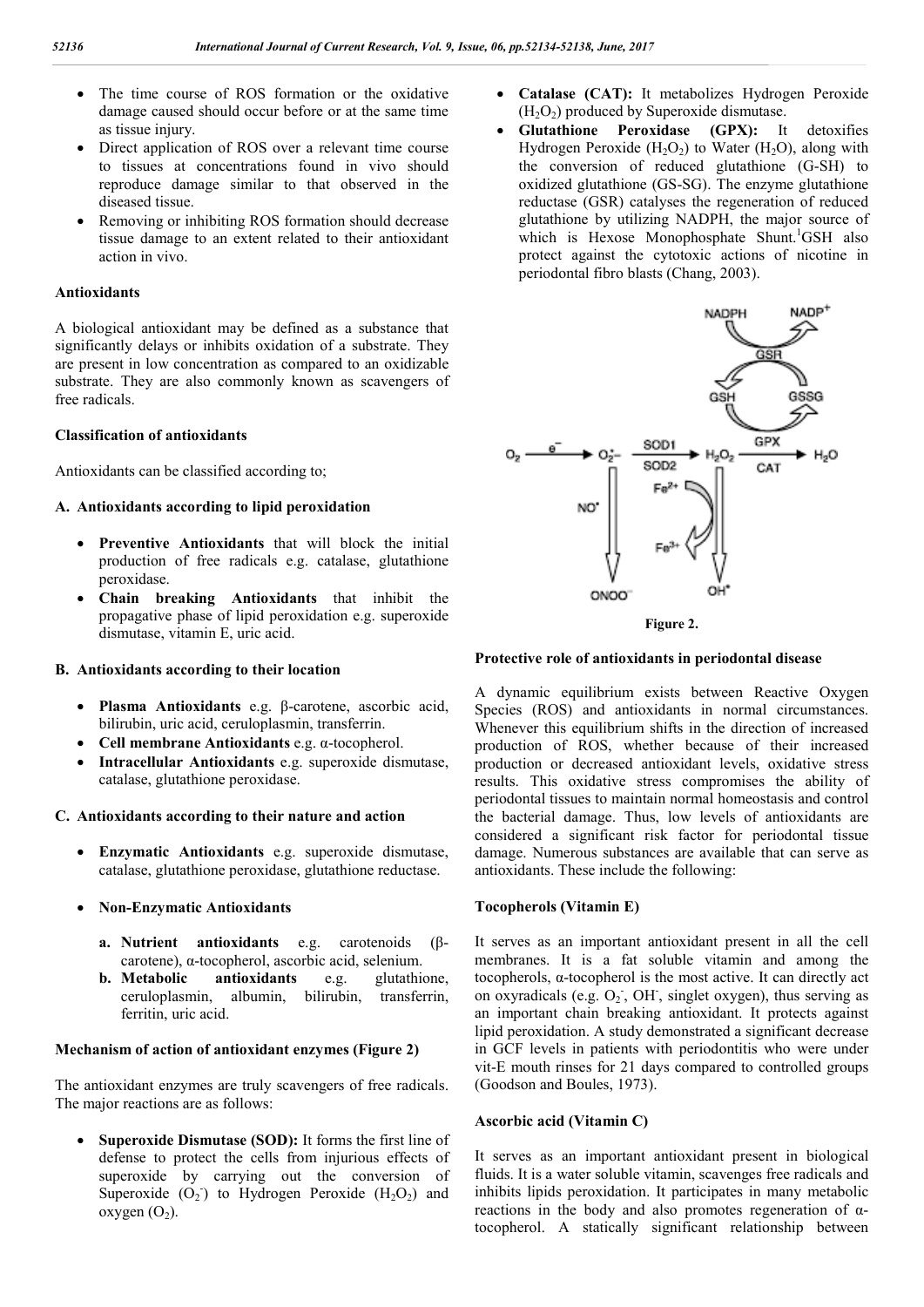dietary intake of vit. C and periodontal disease in current and former smokers has been demonstrated by Mieko Nishida *et al*. It is the only endogenous antioxidant in plasma that can completely protect against peroxidative damage induced by the oxidants released from activated neutrophils. The protection is provided by scavenging superoxide and peroxyl radicals and decrease the pro-inflammatory gene expression via effects on nuclear factor κB transcription factor (Nishida *et al.,* 2000). Another study by Amaliya *et al* suggested that vit. C deficiency may contribute to severity of periodontal breakdown (Wood *et al.,* 2004).

#### **Carotenoids**

Another group of antioxidants which are the natural compounds with lipophilic properties. It serves as an antioxidant under low partial pressure of  $O<sub>2</sub>$ . Among the carotenoids, β-carotene is the most important, which functions in association with vit. C and vit. E, lycopene, lutein, and zeaxanthin are also the pigmented carotenoids which imparts colors to many fruits and vegetables and serve as an antioxidants. Wood *et al* (2004) in their study concluded that high monthly tomato consumption appears to affect the relationship between periodontitis and congestive heart failure in a positive direction (Wood *et al.,* 2004).

#### **Selenium**

It is basically an essential trace element which functions along with vit. E as an antioxidant. It is also required for the function of another antioxidant enzyme, namely glutathione peroxide.

#### **α-lipoic acid**

They play a key role in the recycling of other important antioxidants like ascorbic acid, glutathione, α-tocopherol.

### **Flavonoids**

These are polyphenolic compounds, found in fruits, vegetables and certain beverages. Their consumption in the diet is high as compared to other dietary antioxidants. They have antiinflammatory, anti-allergic, anti-platelet and anti-tumor properties (Joe *et al.,* 2001). Flavonoids also possess the property of inhibiting lipopolysaccharides, thus may prove to be beneficial in preventing periodontal disease by reducing bone resorption.

#### **Lazaroids**

The 21-aminosteroids (lazaroids) are inhibitors of lipid membrane peroxidation and appear to function as oxygen free radical scavengers. They are derived from gulcocorticoids but lacking the properties of both glucocorticoids and mineralocorticoid (Chapple and Matthews, 2000).

#### **Co-enzyme Q 10**

It exist in both oxidized form (ubiquinone / co Q) and a reduced form (ubiquinone / co Q H2). Both possesses antioxidant properties and is also regarded as a pro-oxidant molecule in response to various patho-physiological events. Studies are lacking to substantiate its clinical therapeutic benefits in periodontitis (Pooja, 2016).

#### **Polyphenols**

Battino *et al.* in 1999, stated that they are absorbed following dietary intake of, in particular, vegetables, fruits, tomatoes, red wine and tea. E.g. water soluble catechin, epigallocatechingallate, and poly phenol (Battino *et al.,* 1999).

Their function:

- Radical scavenging;
- Terminating lipid peroxidation;
- Iron chelation;
- Sparing vitamin E;
- Restoration of vitamin.

#### **Conclusion**

Free radicals have been implicated in the causation and progression of several diseases e.g. CHD, cancer, periodontitis etc. The respiratory burst of phagocytes accompanied by the generation of ROS brings about bactericidal effects and is beneficial to the body. Dietary consumption of variety of nutrient antioxidants (Vit C, E, β-carotene, lycopenes, selenium, β-lipoic acid) is desirable since each antioxidant targets certain types of damaging free radicals.

### **REFERENCES**

- Agnihotri, R., Pandurang, P., Kamath, S.U., Goyal, R., Ballal, S., Shanbhogue, A.Y., Kamath, U., Bhat, G.S., Bhat, K.M. 2009. Association of cigarette smoking with superoxide dismutase enzyme levels in subjects with chronic periodontitis. *Journal of Periodontology,* 80(4):657-62.
- Amaliya, Timmerman, M. F., Abbas, F., Loos, B. G., Van derWeijden, G. A., Van Winkelhoff, A. J., Winkel, E. G. and Van derVelden, U. 2007. Java project on periodontal diseases: therelationship between vitamin C and the severity of periodontitis. *Journal of Clinical Periodontology,* 34, 299–304.
- Battino, M., Bullon, P., Wilson, M., Newman, H. 1999. Oxidative injury and inflammatory periodontal diseases: the challenge of anti-oxidants to free radicals and reactive oxygen species. *Critical Reviews in Oral Biology and Medicine,* 10(4):458-76.
- Cao, C., Smith, Q. 1989. Crevicular fluid myeloperoxidase at healthy, gingivitis and periodontitis sites. *Journal of Clinical Periodontology,* 16(1):17-20.
- Chapple, I.L.C., Matthews, J.B. 2000. The role of reactive oxygen and antioxidant species in periodontal tissue destruction. *Periodontology,* 2007; 43 (1):160-232.
- Dibart, S., Skobe, Z., Snapp, K.R., Socransky, S.S., Smith, C.M., Kent, R. 1998. Identification ofbacterial species on or in crevicular epithelial cells fromhealthy and periodontally diseased patients using DNA-DNAhybridization. *Oral Microbiolimmunol.,* 13:30, 1998.
- Dzink, J.L., Gibbons, R.J., Childs, W.C. 1989. III, Socransky SS: The predominantcultivable microbiota of crevicular epithelial cells. *Oral Microbiol Immunol.,* 4:1.
- Flemmig, T.F. 1999. Periodontitis. Ann Periodontol 4:32.
- Goodson and Boules, 1973. IRDR Abs 1973; 633.Vitamin E andimmune response.
- Joe A Vinson, Jinhee Jang, 2001. In vitro and in vivo lipoprotein antioxidanteffect of a citrus extract and ascorbic